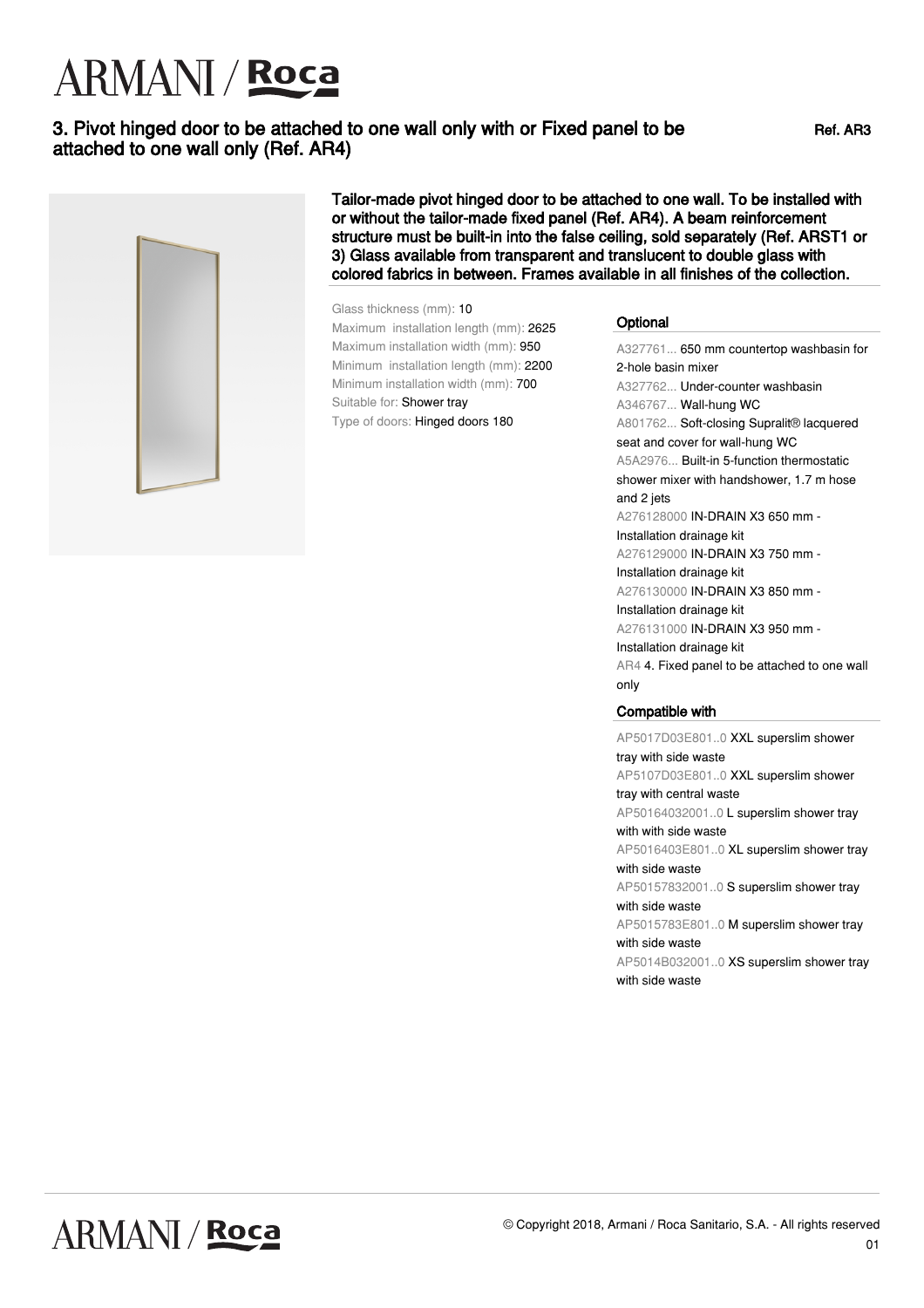## ARMANI / Roca

## 3. Pivot hinged door to be attached to one wall only with or Fixed panel to be attached to one wall only (Ref. AR4)

Technical drawings



Ref. AR3